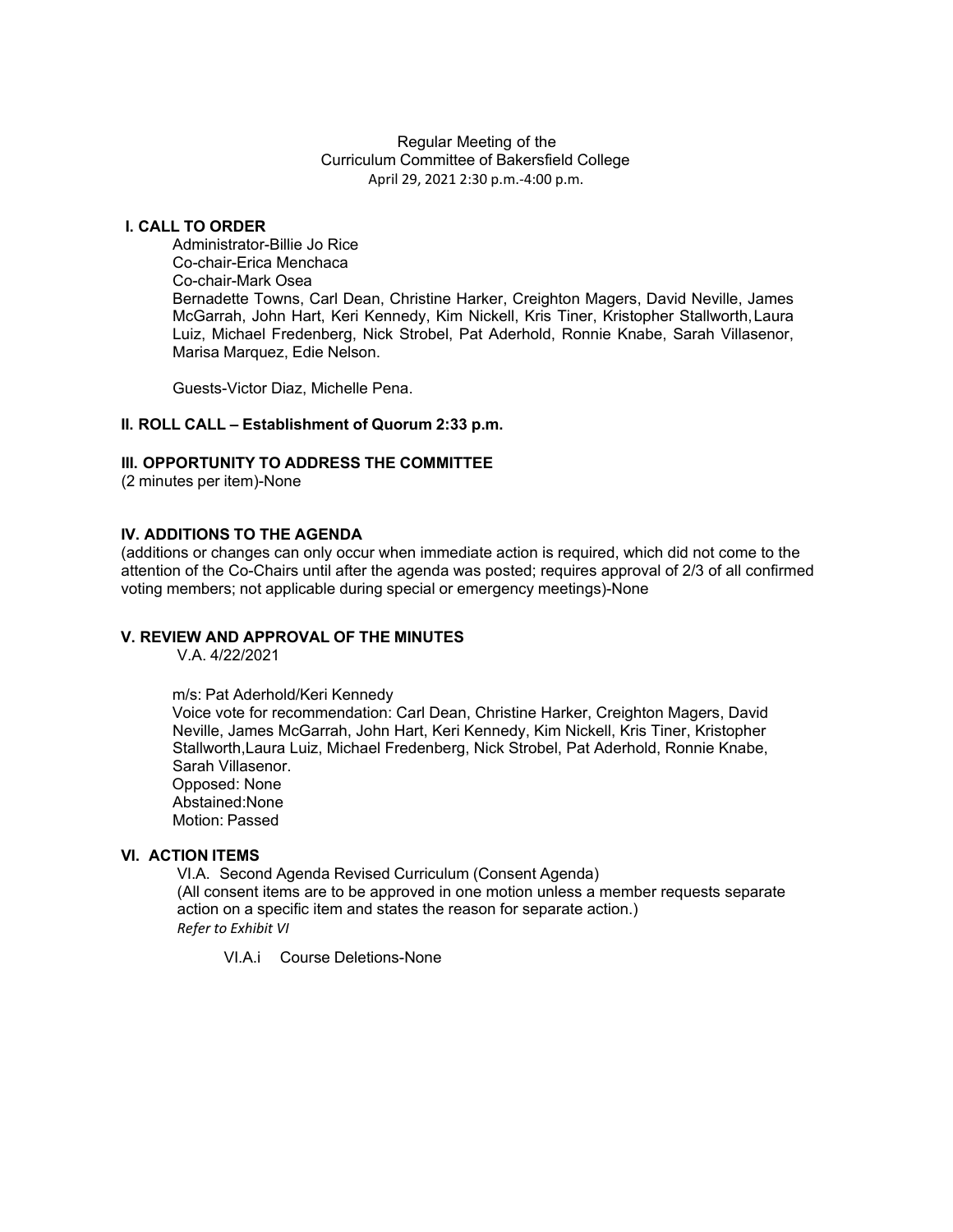VI.A.ii Revised Courses- ANSC B96, CRPS B3, MATH B2,MATH B6A, MUSC B4C, MUSC B5A, MUSC B15C

VI.A.iii Program Revisions-None

m/s: Pat Aderhold/James McGarrah Voice vote for recommendation Carl Dean, Christine Harker, Creighton Magers, David Neville, James McGarrah, John Hart, Keri Kennedy, Kim Nickell, Kris Tiner, Kristopher Stallworth,Laura Luiz, Michael Fredenberg, Nick Strobel, Pat Aderhold, Ronnie Knabe, Sarah Villasenor. Opposed: None Abstained: None Motion: Passed

VI.B. Second Agenda New Curriculum (Consent Agenda) *Refer to Exhibit VI*

- VI.B.i New Courses- KINS B6, KINS B7, KINS B21A.
- VI.B.ii New Programs None

m/s: Pat Aderhold/Creighton Magers Voice vote for recommendation: Carl Dean, Christine Harker, Creighton Magers, David Neville, James McGarrah, John Hart, Keri Kennedy, Kim Nickell, Kris Tiner, Kristopher Stallworth,Laura Luiz, Michael Fredenberg, Nick Strobel, Pat Aderhold, Ronnie Knabe, Sarah Villasenor. Opposed: None Abstained: None Motion: Passed

VI.C. Second Agenda Distance Education (Consent Agenda) (All consent items are to be approved in one motion unless a member requests separate action on a specific item and states the reason for separate action.) *Refer to Exhibit VI*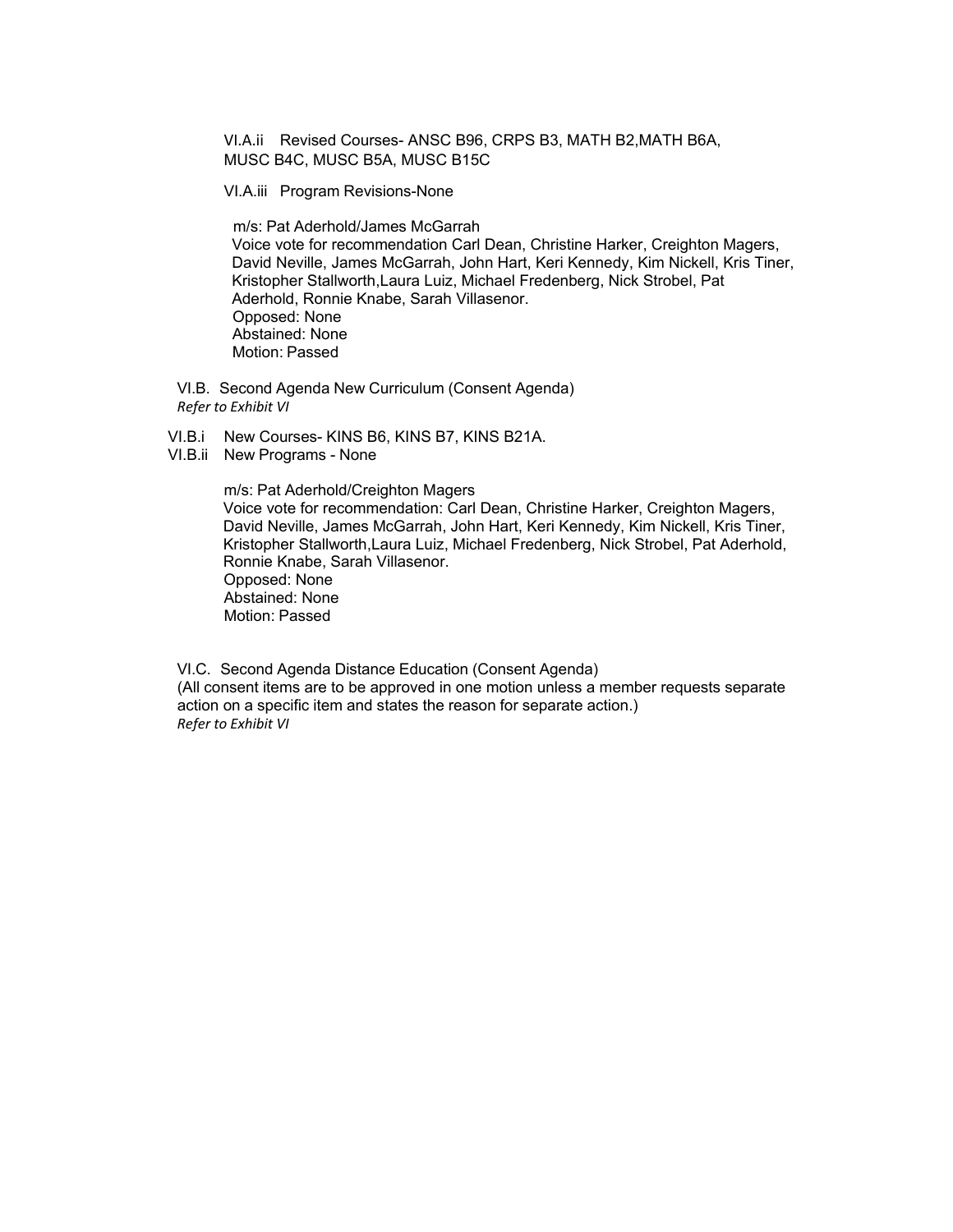VI.C.i Distance Education- ANSC B96, CRPS B3, KINS B6, KINS B7, KINS B21A, MATH B2,MATH B6A, MUSC B4C, MUSC B5A, MUSC B15C

m/s: Pat Aderhold/Kim Nickell

 Voice vote for recommendation: Carl Dean, Christine Harker, Creighton Magers, David Neville, James McGarrah, John Hart, Keri Kennedy, Kim Nickell, Kris Tiner, Kristopher Stallworth,Laura Luiz, Michael Fredenberg, Nick Strobel, Pat Aderhold, Ronnie Knabe, Sarah Villasenor. Opposed: None Abstained: None Motion: Passed

VI.D. Second Agenda Correspondence Education (Consent Agenda) *Refer to Exhibit VI*

Correspondence Education – KINS B6

m/s: Pat Aderhold/Ronnie Knabe

 Voice vote for recommendation: Carl Dean, Christine Harker, Creighton Magers, David Neville, James McGarrah, John Hart, Keri Kennedy, Kim Nickell, Kris Tiner, Kristopher Stallworth,Laura Luiz, Michael Fredenberg, Nick Strobel, Pat Aderhold, Ronnie Knabe, Sarah Villasenor. Opposed: None Abstained: None Motion: Passed

VI.E. Second Agenda General Education (Consent Agenda) *Refer to Exhibit VI*

General Education (Consent) KINS B6, KINS B7, MATH B2, MATH B6A, MUSC B5A, MUSC B15C

> m/s: Pat Aderhold/Michael Fredenberg Voice vote for recommendation: Carl Dean, Christine Harker, Creighton Magers, David Neville, James McGarrah, John Hart, Keri Kennedy, Kim Nickell, Kris Tiner, Kristopher Stallworth,Laura Luiz, Michael Fredenberg, Nick Strobel, Pat Aderhold, Ronnie Knabe, Sarah Villasenor. Opposed: None Abstained: None Motion: Passed

Nick Strobel requested the following courses be pulled for discussion:

MUSC B5A-Kris Tiner mentioned the SLO and objectives were added after review. Nick said the outline is mostly lab. Needs further work. After discussion, the committee voted to pass with friendly amendment.

m/s: Pat Aderhold/Ronnie Knabe Voice vote for recommendation: Bernadette Towns, Carl Dean, Christine Harker, Creighton Magers, David Neville, James McGarrah, John Hart, Keri Kennedy, Kim Nickell, Kris Tiner, Kristopher Stallworth,Laura Luiz, Michael Fredenberg, Nick Strobel, Pat Aderhold, Ronnie Knabe, Sarah Villasenor. Opposed: None Abstained: None Motion: Passed

 MUSC B15C-Nick feels it is a skills development course. After discussion, the committee recommended to not approve.

m/s: Pat Aderhold/Ronnie Knabe Voice vote for recommendation: Bernadette Towns, Carl Dean, Christine Harker, Creighton Magers, David Neville, James McGarrah, John Hart, Keri Kennedy, Kim Nickell, Kris Tiner, Kristopher Stallworth,Laura Luiz, Michael Fredenberg,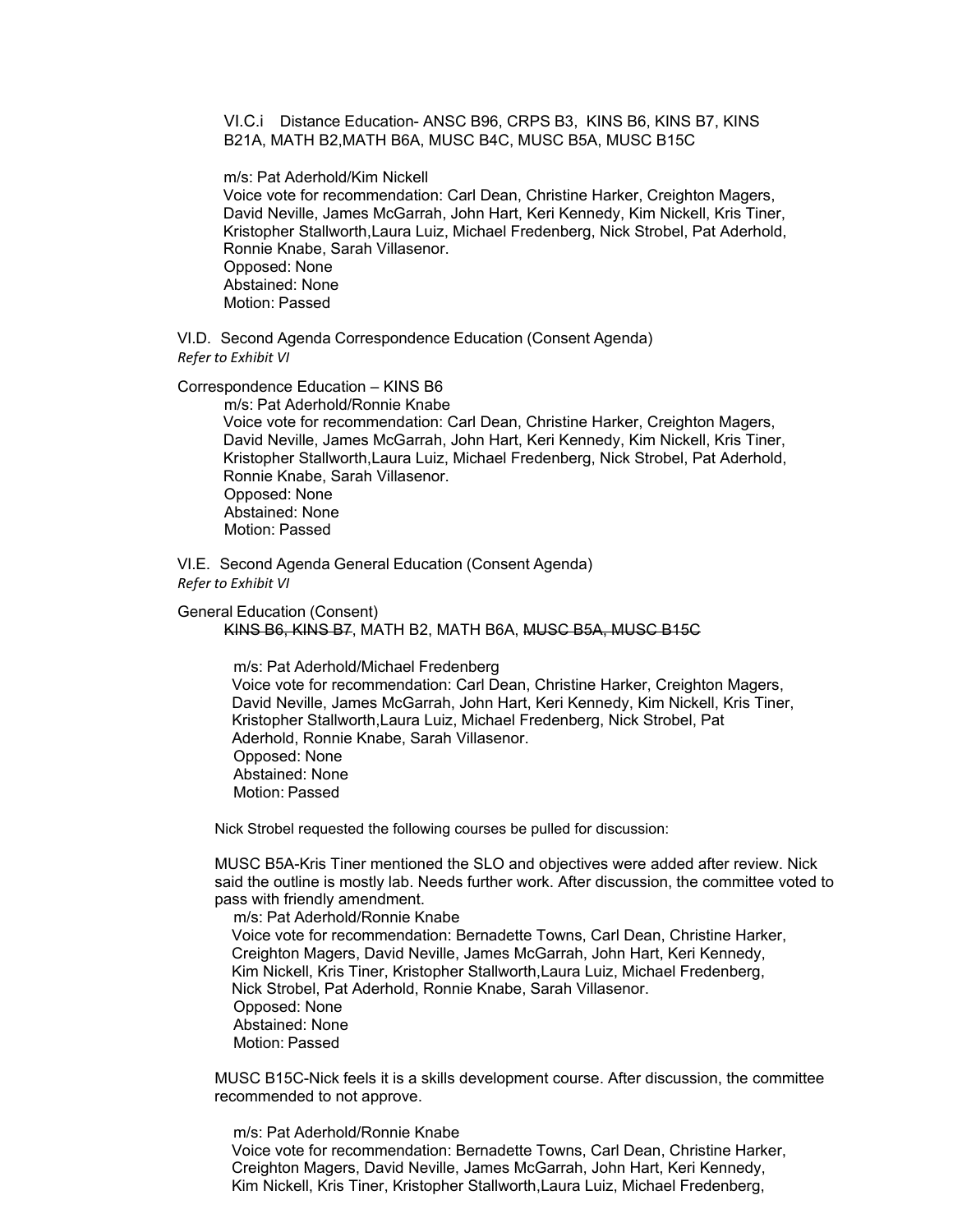Nick Strobel, Pat Aderhold, Ronnie Knabe, Sarah Villasenor. Opposed: None Abstained: None Motion: Passed

KINS B6 to be pulled for discussion-(formerly PHED B35) - Carl Dean requests to take back to the department for review. Tabled.

m/s: Pat Aderhold/Ronnie Knabe Voice vote for recommendation: Bernadette Towns, Carl Dean, Christine Harker, Creighton Magers, David Neville, James McGarrah, John Hart, Keri Kennedy, Kim Nickell, Kris Tiner, Kristopher Stallworth,Laura Luiz, Michael Fredenberg, Nick Strobel, Pat Aderhold, Ronnie Knabe, Sarah Villasenor. Opposed: None Abstained: None Motion: Passed

KINS B7 to be pulled for discussion (formerly PHED B37)-After committee discussion it was approved for BC GE C2, CSU C2 and IGETC 3B.

m/s: Pat Aderhold/Ronnie Knabe Voice vote for recommendation: Bernadette Towns, Carl Dean, Christine Harker, Creighton Magers, David Neville, James McGarrah, John Hart, Keri Kennedy, Kim Nickell, Kris Tiner, Kristopher Stallworth,Laura Luiz, Michael Fredenberg, Nick Strobel, Pat Aderhold, Ronnie Knabe, Sarah Villasenor. Opposed: None Abstained: None Motion: Passed